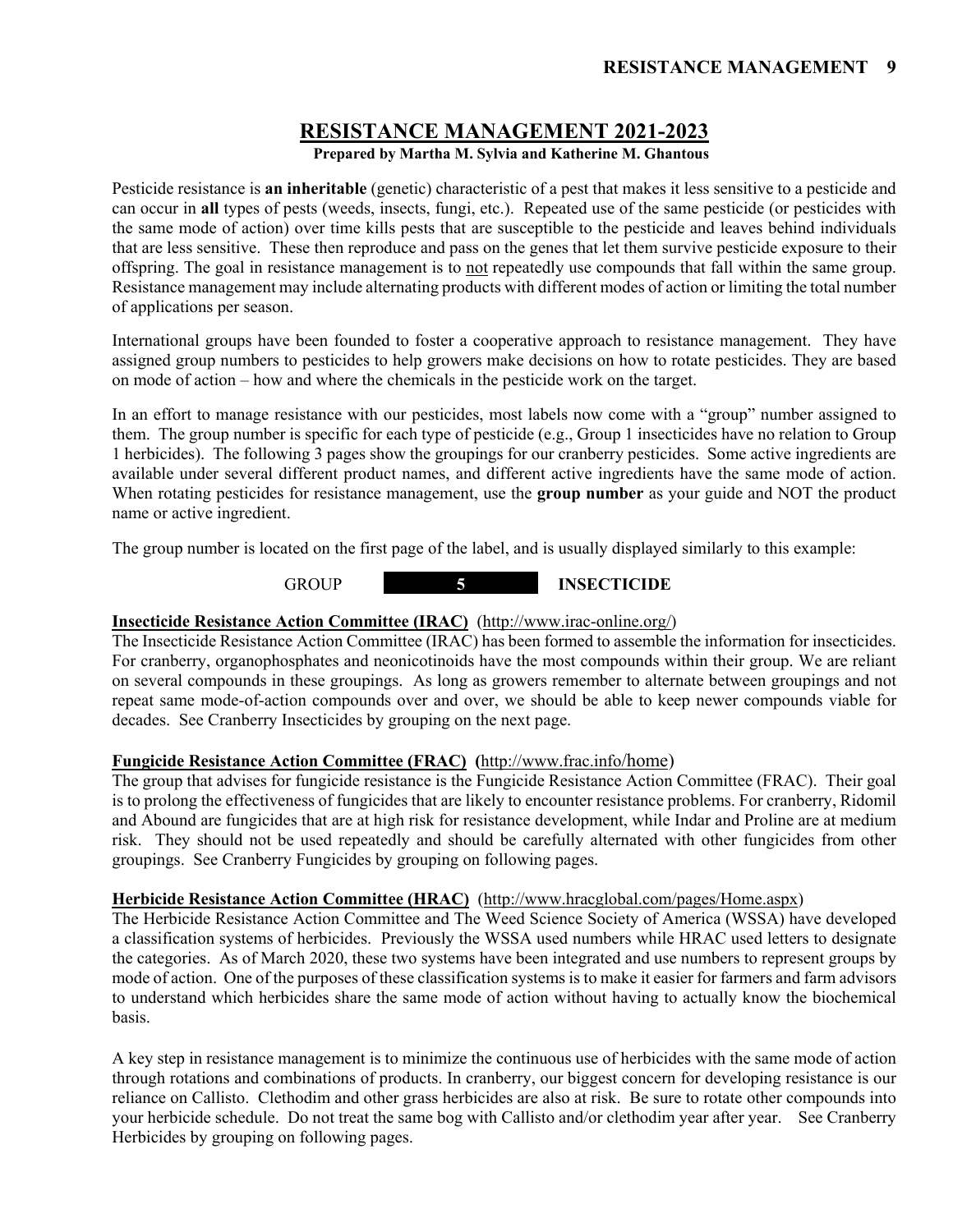## **10 RESISTANCE MANAGEMENT**

| <b>IRAC</b><br><b>GROUP</b> | <b>TRADE</b><br><b>NAME</b>                                                              | <b>ACTIVE</b><br><b>INGREDIENT</b>                                         | <b>MODE OF ACTION</b>                                         | <b>CHEMICAL FAMILY</b>             |  |
|-----------------------------|------------------------------------------------------------------------------------------|----------------------------------------------------------------------------|---------------------------------------------------------------|------------------------------------|--|
| 1                           | <b>Diazinon</b><br>Imidan<br>Orthene<br><b>Sevin</b>                                     | diazinon<br>phosmet<br>acephate<br>carbaryl                                | Acetylcholine esterase inhibitor                              | Organophosphates and<br>carbamates |  |
| 3                           | Pyganic                                                                                  | pyrethrin                                                                  | Sodium channel modulators                                     | Pyrethrins                         |  |
| 4A                          | Actara<br><b>Admire</b><br>(+others)<br><b>Assail</b><br><b>Belay</b><br><b>Scorpion</b> | thiamethoxam<br>imidacloprid<br>acetamiprid<br>clothianidin<br>dinotefuran | Nicotinic acetylcholine<br>receptor competitive<br>modulators | Neonicotinoids                     |  |
| 4C                          | <b>Closer</b>                                                                            | sulfoxaflor                                                                |                                                               | Sulfoximines                       |  |
| 5                           | <b>Delegate</b><br><b>Entrust</b>                                                        | spinetoram<br>spinosad                                                     | Nicotinic Acetylcholine<br>receptor allosteric activators     | Spinosyns                          |  |
| 11                          | <b>Dipel</b><br>Xentari<br><b>Biobit</b>                                                 | <b>Bacillus</b><br>thuringiensis                                           | Microbial disruptors of insect<br>midgut membranes            | <b>Bacillus thuringiensis</b>      |  |
| 15                          | Rimon                                                                                    | novaluron                                                                  | Inhibitors of chitin<br>biosynthesis                          | Benzoylureas                       |  |
| 18                          | Confirm<br><b>Intrepid</b>                                                               | tebufenozide<br>methoxyfenozide                                            | Ecdysone agonists / molting<br>Diacylhydrazines<br>disruptors |                                    |  |
| 21                          | <b>Nexter</b>                                                                            | pyridaben                                                                  | Mitochondrial complex /<br>electron transport inhibitor       | Meti acaracides                    |  |
| 22                          | <b>Avaunt</b>                                                                            | indoxacarb                                                                 | Voltage-dependent sodium<br>channel blockers                  | Oxadiazines                        |  |
| 23                          | Oberon<br>Movento                                                                        | spiromesifen<br>spirotetramat                                              | Inhibitors of acetyl CoA<br>carboxylase                       | Tetramic acid<br>derivatives       |  |
| 28                          | <b>Altacor</b><br><b>Exirel</b><br>Verdepryn                                             | chlorantraniliprole<br>cyantraniliprole<br>cyclaniliprole                  | Ryanodine receptor<br>modulators                              | Diamides                           |  |

Insecticide Resistance Action Committee (IRAC) Grouping for Cranberry Insecticides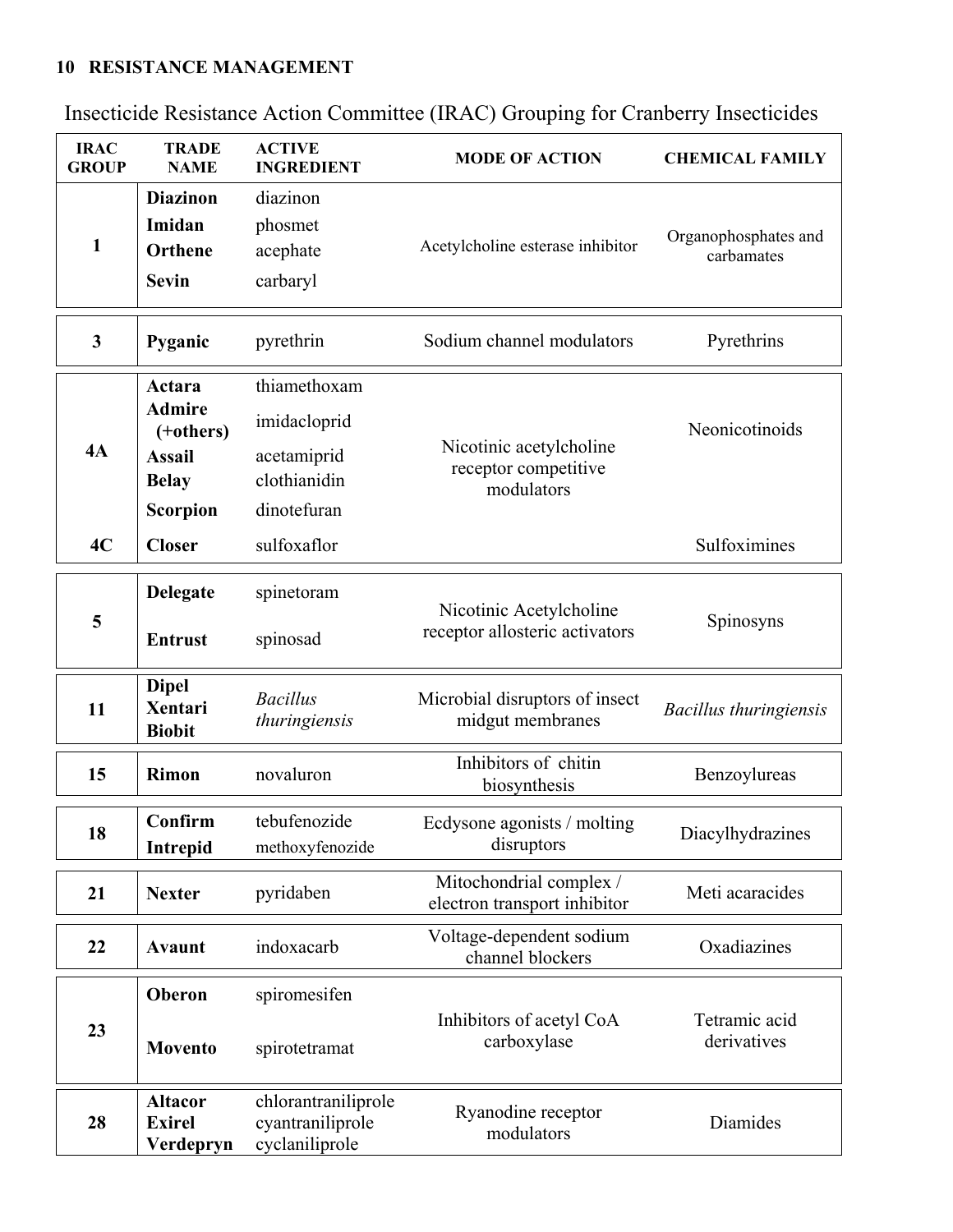## **RESISTANCE MANAGEMENT 11**

| <b>FRAC</b><br><b>GROUP</b> | <b>TRADE NAME</b>                                                                                                                         | <b>COMMON</b><br><b>NAME</b>     | <b>MODE OF</b><br><b>ACTION</b>                         | <b>GROUP</b><br><b>NAME</b>               | <b>CHEMICAL</b><br><b>GROUP</b>        | Resistance<br>Development<br><b>Risk</b> |
|-----------------------------|-------------------------------------------------------------------------------------------------------------------------------------------|----------------------------------|---------------------------------------------------------|-------------------------------------------|----------------------------------------|------------------------------------------|
| 4                           | Metastar                                                                                                                                  | mefenoxam                        |                                                         | $PA$ – fungicides<br>(PhenylAmides)       | acylalanines                           |                                          |
|                             | Ridomil,                                                                                                                                  | metalaxyl                        | A1: RNA<br>polymerase I                                 |                                           |                                        | <b>High Risk</b>                         |
|                             | <b>Ultra Flourish</b>                                                                                                                     |                                  |                                                         |                                           |                                        |                                          |
| 11                          | <b>Abound</b><br><b>AFrame</b>                                                                                                            | azoxystrobin                     | C3:<br>cytochrome                                       | QoI-fungicides                            | methoxy-<br>acrylates                  | <b>High Risk</b>                         |
|                             | Aftershock,<br><b>Evito</b>                                                                                                               | fluoxastrobin                    | bc1 at Qo<br>site                                       | Strobilurins                              | dihydro-<br>dioxazines                 | (Single site<br>fungicide)               |
| $3 + 11$                    | <b>Quadris Top</b>                                                                                                                        | azoxystrobin +<br>difenoconazole | $C3 + G1$                                               | $QoI - + DMI -$<br>fungicides             | methoxy-<br>$acrylates +$<br>triazoles | High/<br><b>Medium</b><br><b>Risk</b>    |
| $\mathbf{3}$                | Indar                                                                                                                                     | fenbuconazole                    | $G1: c14-$<br>demethylase                               | DMI-fungicides                            | triazoles                              | <b>Medium</b><br><b>Risk</b>             |
|                             | <b>Proline</b>                                                                                                                            | prothioconazole                  | in sterol<br>(DeMethylation Inhibitors)<br>biosynthesis |                                           |                                        | (Single site<br>fungicide)               |
| 19                          | <b>OSO</b><br><b>Ph-D</b>                                                                                                                 | Polyoxin D<br>zinc salt          | H4: chitin<br>synthase                                  | polyoxins                                 | peptidyl<br>pyrimidine<br>nucleoside   | <b>Medium</b><br><b>Risk</b>             |
|                             | <b>Aliette</b>                                                                                                                            | fosetyl-Al                       |                                                         |                                           | ethyl                                  |                                          |
|                             | Legion                                                                                                                                    | aluminum-tris                    |                                                         |                                           | phosphonates                           |                                          |
| 33                          | Alude, Confine<br>Fosphite,<br>Fungi-Phite,<br>K-Phite, Oxiphos,<br>Phiticide, Phostrol,<br>ProPhyt, Rampart,<br><b>Reliant, Reveille</b> | phosphorous<br>acids and salts   | Unknown                                                 | phosphonates                              |                                        | Low Risk<br>Multi-site<br>fungicide      |
| $M1$                        | Badge, Champ,<br>Kocide,<br>Mastercop,<br>Nordox, NuCop                                                                                   | copper (salts)                   | $M1$ :<br>Multi-site<br>contact<br>activity             | inorganic                                 | inorganic                              | Low Risk<br>Multi-site<br>fungicide      |
| M3                          | Ferbam                                                                                                                                    | ferbam                           | M3:                                                     | dithiocarbamates                          | dithiocarbamates                       | Low Risk                                 |
|                             | Dithane,<br>Manzate,<br>Penncozeb,<br>Roper                                                                                               | mancozebs                        | Multi-site<br>contact<br>activity                       | EBDC's<br>(Ethylene bis dithio carbamate) |                                        | Multi-site<br>fungicide                  |
| M <sub>5</sub>              | Bravo,<br>Chloronil,<br>Echo Equus,<br><b>Initiate</b>                                                                                    | chlorothalonil                   | M5:<br>Multi-site<br>contact<br>activity                | chloronitriles                            | chloronitriles                         | Low Risk<br>Multi-site<br>fungicide      |

# Fungicide Resistance Action Committee (FRAC) Grouping for Cranberry Fungicides